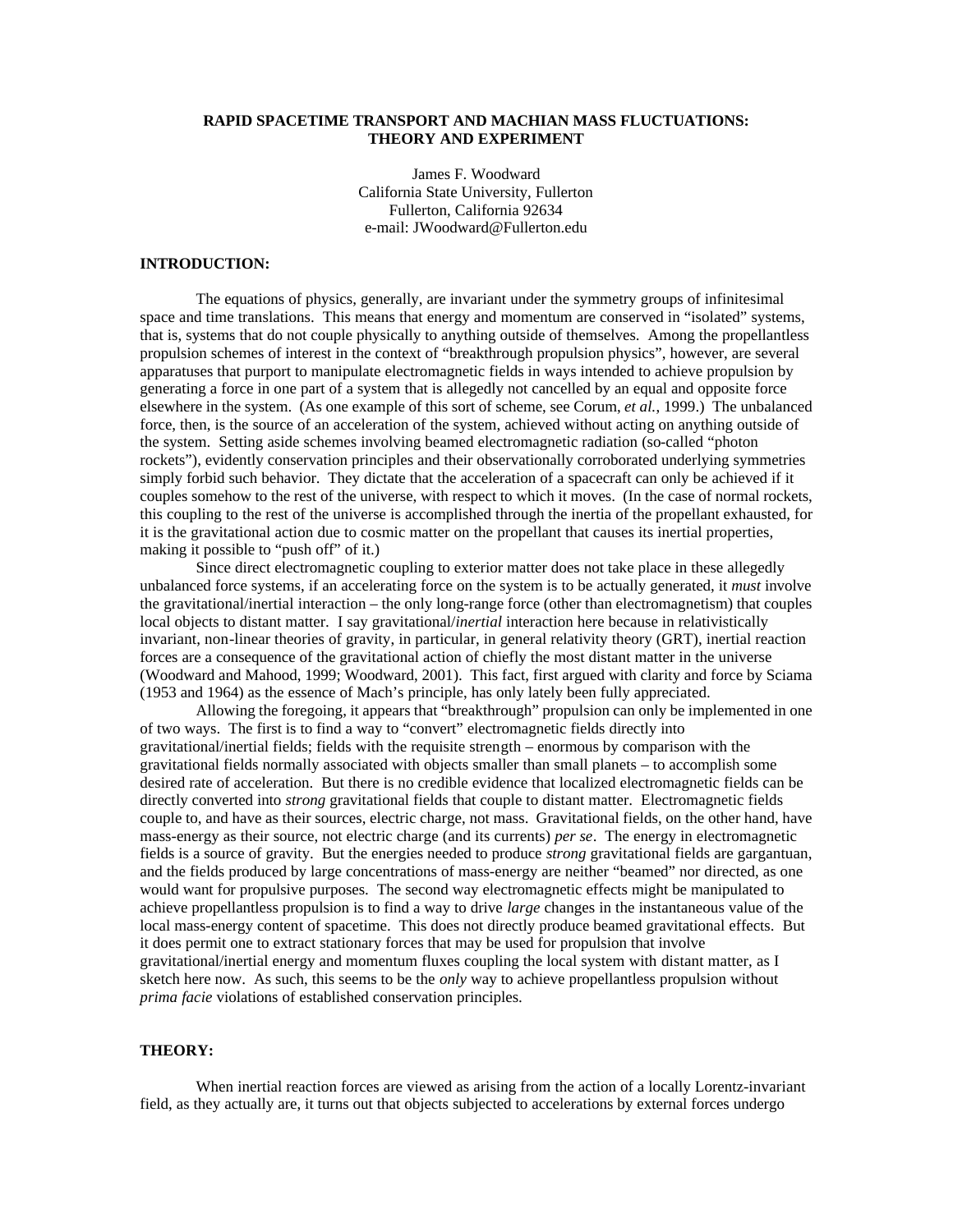changes in their restmasses during the accelerations (Woodward, 1990, 1991, and 1995; Mahood, 1999). This is a consequence of the four-vector nature of the reaction forces (and the fields producing them) and the four-dimensionality of the divergence operator that is applied to the four-field strength to obtain an expression for the local charge density. In the simplest approximation, expressed as a function of the scalar gravitational potential φ, one obtains the relativistically invariant wave equation:

$$
\nabla \cdot \phi - (1/c^2)(\partial^2 \phi/\partial t^2) = \ddot{y} \phi = 4\pi G \rho_o + (\phi/\rho_o c^2)(\partial^2 \rho_o/\partial t^2) - (\phi/\rho_o c^2)^2 (\partial \rho_o/\partial t)^2 - c^4 (\partial \phi/\partial t)^2,
$$
(1)

where *G* is Newton's constant of universal gravitation,  $\rho_0$  the restmass density, and *c* the vacuum speed of light. This field equation is obtained only if one assumes, as suggested by Mach's principle, that the local energy density of matter is equal to the matter density times  $\phi$ . Since Mach's principle demands that  $\phi = c^2$ when measured locally, this constraint merely amounts to asserting that  $E = mc^2$ . Additional terms would be present in this equation were it not for the fact that, as a consequence of Mach's principle in this approximation,  $\phi = c^2$ .

If we ignore –  $c^4$ (∂φ/∂*t*)<sup>2</sup> since it is always minuscule given its  $c^4$  coefficient (not compensated for by any factor of  $\phi$  in the numerator, as in the other terms), and extract a factor  $4\pi G$ , we may write the total, time-dependent matter density as:

$$
\rho(t) \approx \rho_0 + (1/4\pi G)[(\phi/\rho_0 c^2)(\partial^2 \rho_0/\partial t^2) - (\phi/\rho_0 c^2)^2(\partial \rho_0/\partial t)^2].
$$
\n(2)

The first time-dependent term –  $(1/4\pi G)[(\phi/\rho_o c^2)(\partial^2 \rho_o/\partial t^2)]$  – can be both positive and negative when  $\rho_o$ undergoes periodic fluctuations. When effects arising from this term are convolved with a second periodic force in an object, this restmass fluctuation can lead to the production of stationary forces (Woodward, 1992 and 1996; Mahood, 1999). One merely pushes on an object made more massive by this mass fluctuation, and then pulls it back when it is in a mass-reduced state to achieve a net accelerating force. For this reason I call this the "impulse engine" term in Equations (1) and (2). The second time-dependent term, unlike the first, is always negative, because the negative sign of the term is unaffected by the sign of  $\rho_0$ since it appears exclusively in quadratic factors:  $-(1/4\pi G)[(\phi/\rho_0 c^2)^2(\partial \rho_0/\partial t)^2]$ . This term holds out the possibility of the transient formation of "exotic" matter – matter with negative mass – the material needed to achieve the most extreme types of rapid spacetime transport by the warping of spacetime. Eschewing the temptation to assign this term a romantic label, I call it the "negative" term in Equations (1) and (2). As with the impulse engine term, when mass fluctuations driven by the negative mass term in some object are convolved with a second periodic force, stationary forces can be produced. So both the impulse engine and negative mass effect terms hold out the promise of realizable propellantless propulsion. *Note that the transient mass terms in Eq. (2) are enormous in comparison with, for example, the mass changes that occur from simply changing the energy content of some region in spacetime. This is a consequence of the*  transient terms being "magnified" by the factor (ψ/ρ<sub>ο</sub>c<sup>2</sup>) coefficients where, as a consequence of Mach's *principle,*  $\phi/c^2 \approx 1$ , *rather than being a very small number as one might otherwise expect.* 

The stationary forces that result from both of these terms depend on the relative phase of the driven mass fluctuation and the second applied force. Their periodicities, as a function of the relative phase, however, are not the same because for a driven periodic fluctuation in  $\rho_0$ , the resulting contributions from the impulse engine term have the same periodicity as the driving signal, but the negative mass term varies at twice the frequency of the driving signal because the time derivative of the driving signal is squared. Were the negative mass term much smaller than the impulse engine term, as simple calculations can lead one to believe, this would not be a matter of much moment. But, in fact, the negative mass term is comparable to the impulse engine term, as can be seen by inserting the *ansatz*  $\rho_0 = \rho cos(\omega t)$  into Equation (2) and computing the resulting expressions for the impulse engine and negative mass terms. This procedure does not yield an exact solution of this non-linear equation. But it does reveal that the amplitudes of the two factors in the square brackets are the same, to factors of order unity at any rate. Thus, should Machian mass fluctuations actually occur, one should be prepared to see evidence of the negative mass term, as well as the impulse engine term.

Before turning to a discussion of experiments designed to test for the presence of the mass fluctuations just described, I mention general considerations that should inform experiments. We ask first, where might one expect to see the sort of mass fluctuations predicted by Equation (2) above? Since this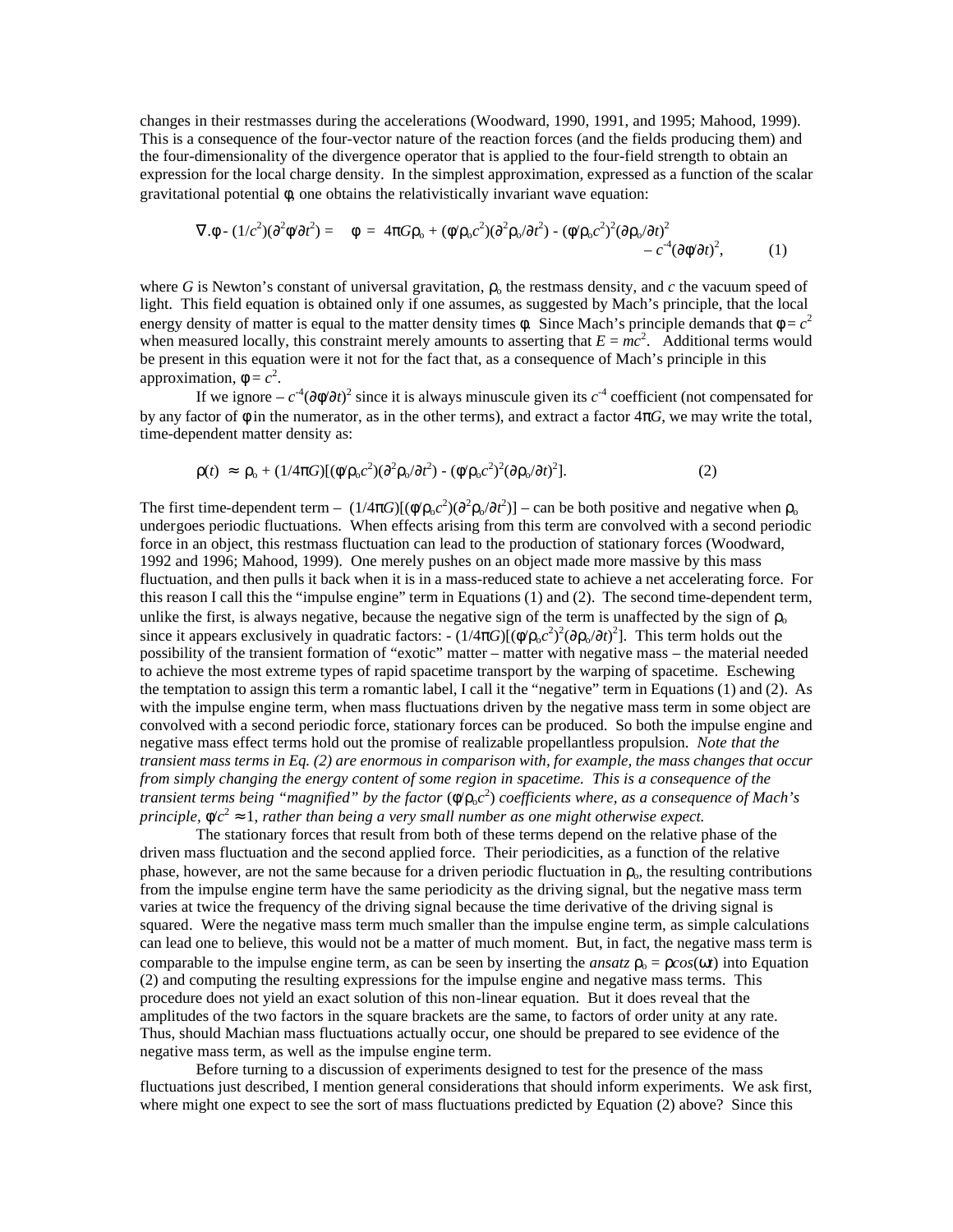equation follows from the consideration of the action of an accelerating force on matter, plainly some material must be present that is accelerated. The fact that the transient terms in Equation (2) both involve derivatives of the local rest matter density,  $\rho_0$ , indicates that the local *rest* energy density,  $E_0$  [= $\rho_0/c^2$ ], must also be changing. Evidently, the largest Machian mass fluctuation effects are to be expected in materials where, viewed at the microscopic level, the application of external electromagnetic fields produce large accelerations accompanied by rapid changes in stored internal energy. Thus, for example, if mass fluctuations are to be driven in dielectric materials in capacitors, then one will want to use material with the highest possible dielectric constant, in particular, ferroelectric substances. It is worth noting, nonetheless, that if the vacuum can be truly regarded as a polarizable substance, then one may expect to drive mass fluctuations in the vacuum itself. And should such fluctuations be convolved with an appropriate periodic force, stationary forces like those expected in material media should be producible. Such forces, however, would be quite small in comparison with those produced in media with large dielectric constants. An experiment designed to test for mass fluctuations in the vacuum would make a good test of the reality of the "polarizable vacuum" model of GRT that has recently been elaborated by Puthoff (1999).

### **EXPERIMENTS:**

I have already reported results of experiments designed to detect Machian mass fluctuations (Woodward, 1990, 1991, 1996, 2000), as has Thomas Mahood (1999). I report here the preliminary results of the ongoing experimental program underway in my laboratory. For the past several years that program was focused on the detection of stationary forces in stacks of lead-zirconium-titanate [PZT] crystals driven with voltage signals of several hundred volts at several tens of kHz using sensitive torsion pendula, started with Mahood in the course of his graduate work. (See Mahood, 1999; Woodward, 2000; and especially Woodward and Mahood, 2000 for the details of this work.) Since fall 2000 the focus of work in my lab has changed to an updated version of my early experimental tests of mass fluctuations by looking for the effect as a weight fluctuation with force transducers. *Approaching experimental detection of any mass fluctuation effect in this way has the great merit that only the mass fluctuation* per se *is detected (as a weight fluctuation), so all issues relating to the production of stationary forces by signals of several frequencies and phases are set aside (unless such forces are produced by convolution of harmonics of the fundamental signal with mass fluctuations driven thereby).* This is being done, in collaboration with Kirk Goodall, using PZT stacks like that shown in Figure 1, employing both the load cell used in earlier work, and utilizing optical detection of displacements driven in cantilever beams to detect any weight fluctuations. (The PZT stack shown in Figure 1 consists of four crystal disks, 1.91 cm in diameter by 0.16 cm thick, made of EDO Ceramics EC-65 material epoxied together with suitable electrodes. It is clamped by an aluminum collar and six machine screws to a 0.64 cm thick brass disk.) The optical/cantilever beam technique was suggested by John Cramer. The cantilever beam method of weight detection, even with mechanical resonance amplification, is not sufficiently sensitive to see the sort of effects expected , especially should the small effects seen in the torsion pendulum results be indicative of very small mass fluctuations. This state of affairs is a consequence of the fact that the magnitude of the expected mass fluctuation scales with the square of the operating frequency, and operation at the mechanical resonance frequency of the weigh system constrains one to rather low frequencies (on the order of less than 100 Hz).

In earlier work of this sort (Woodward, 1990 and 1991) arrays of capacitors, rather than stacks of PZTs, were driven by a voltage signal at nearly half the mechanical resonance frequency of the load cell so that the mass fluctuation excited at the power frequency of the applied voltage would produce a periodic weight fluctuation that would be resonance amplified by the load cell. Since the resonance frequency of the load cell is typically about 100 Hz, only minuscule weight fluctuations could be driven, and mechanical resonance amplification and signal averaging were essential to see any effect at all. Since that early work was done, the importance of the negative mass term in Equations (1) and (2) has come to light. Because the effect of this term is always to reduce the mass of the object in which it is excited (being negative definite), a stationary time-averaged mass shift arising from this effect can be produced by a voltage signal of much higher frequency than the mechanical resonance frequency of the load cell. Indeed, this effect can be optimized by driving the PZT stack at one of *its* mechanical resonance frequencies (typically about 50 to 100 kHz in devices like that in Figure 1). *Since the time-average of this effect during an applied power pulse will lead to a weight reduction, one may simply observe any weight change directly should it be large enough.* (Note that impulse engine term effects, by themselves, do *not* lead to such stationary weight shifts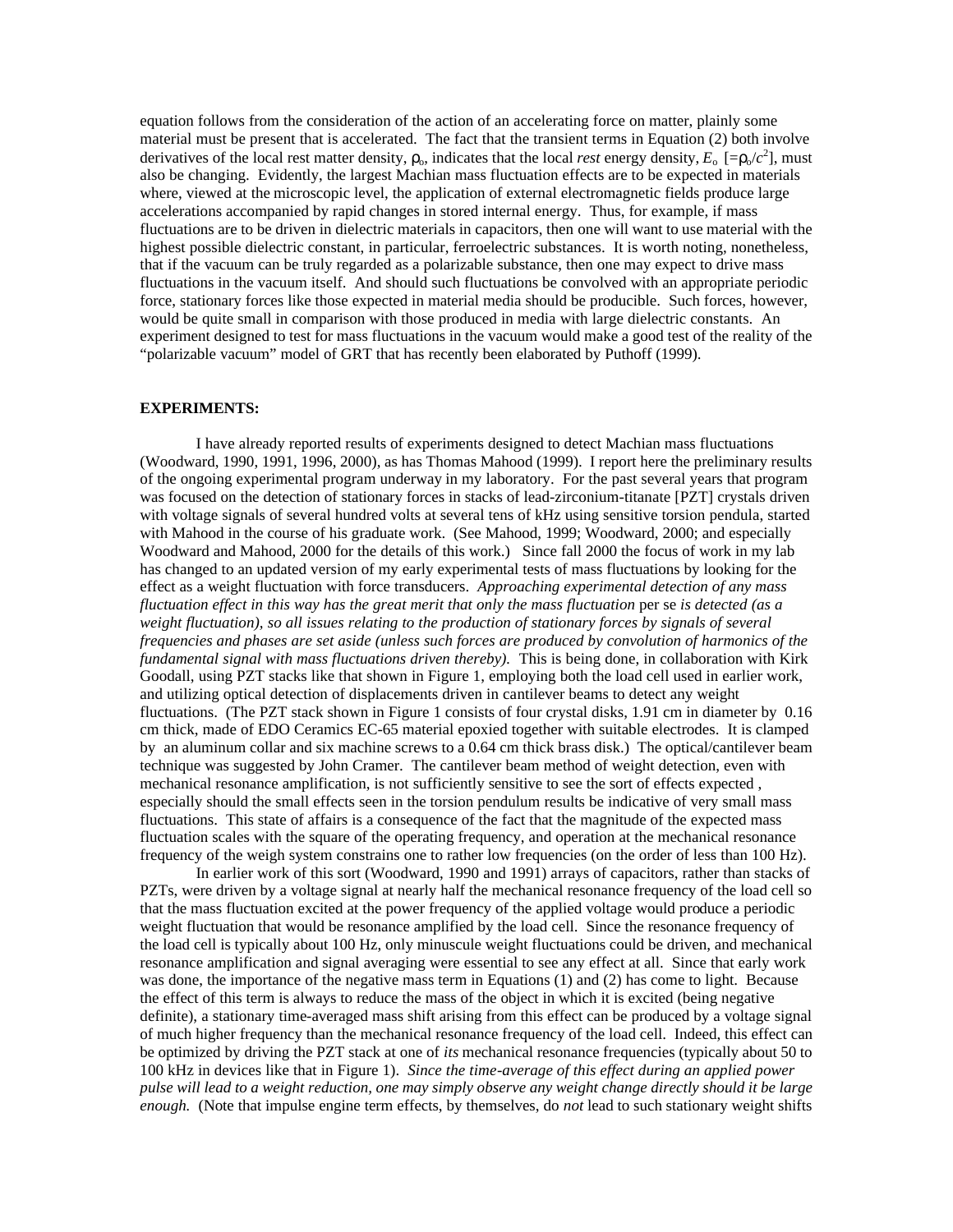since they time-average to zero.)



FIGURE 1: Pictures of the PZT stack used to obtain the results reported below, mounted on the load cell stage, from the side (A) and obliquely from the front (B). The crystals are clamped between a brass disk and an aluminum collar with six 4-40 stainless steel cap screws, and the brass disk is affixed to the mounting block with a threaded stud. A nylon nut on the stud suppresses vibration in the mounting block, and further vibration suppression is achieved by the rubber pads on the screw that secures the mounting block to the stage.

Mass fluctuations arising from the negative mass term, in real circumstances, if present at all, may be much smaller than ideal considerations might suggest. So, should one want to excite a mechanical oscillation of the weigh system near its resonant frequency to bring out a small effect, one need only pulse the high frequency voltage signal to the PZT stack at some suitable low frequency. This is easily done by amplitude modulating the high frequency voltage signal. Moreover, the modulating voltage signal can be used as a synchronizing signal for a lockin amplifier to extract the resulting mechanical excursion of the weigh system from the DC weigh signal and extraneous noise. Using both AC and DC detection of the expected effects of a pulsed negative mass term weight reduction lends confidence to any conclusion that one or the other of the effects is real.

### **Load Cell Weight Determination:**

The apparatus in use in the load cell version of this experiment is shown in Figure 2. Here a stack of PZTs is mounted on a Unimeasure U-80 Hall effect position sensor fitted with a diaphragm spring to make it a force transducer. The transducer is located in the 1 cm thick steel shielding case visible in the figure. The associated circuitry and instrumentation is displayed schematically in Figure 3. (Not shown in Figure 2 is additional instrumentation that allows measurement of acceleration of the PZT stack by an accelerometer and recording the temperature of the device with a thermistor.) Other parts of the apparatus for this experiment shown in Figure 3 are: a power amplifier (150 Watt linear amplifier), a 5 to 1 toroidal stepup and isolation transformer (TRANS), voltage and current sense resistors in the high voltage circuit so that the voltage and current signals could be multiplied (4 QUAD MULT.) to get the instantaneous power delivered to the PZT stack, and a rectification and filtering circuit (POWER METER) so that the power could be read digitally in real time.

The load cell is normally operated in a vacuum chamber – a small box about 22 cm on a side made of 3 cm thick acrylic plastic – routinely pumped out to a few tens of microns or less with a rotary vane vacuum pump. Operation of the system and data acquisition and processing is computer controlled. Post acquisition data processing is done with software written specifically for that task (adapted from software used in earlier experiments). As in earlier realizations of experiments using the U-80 load cell, with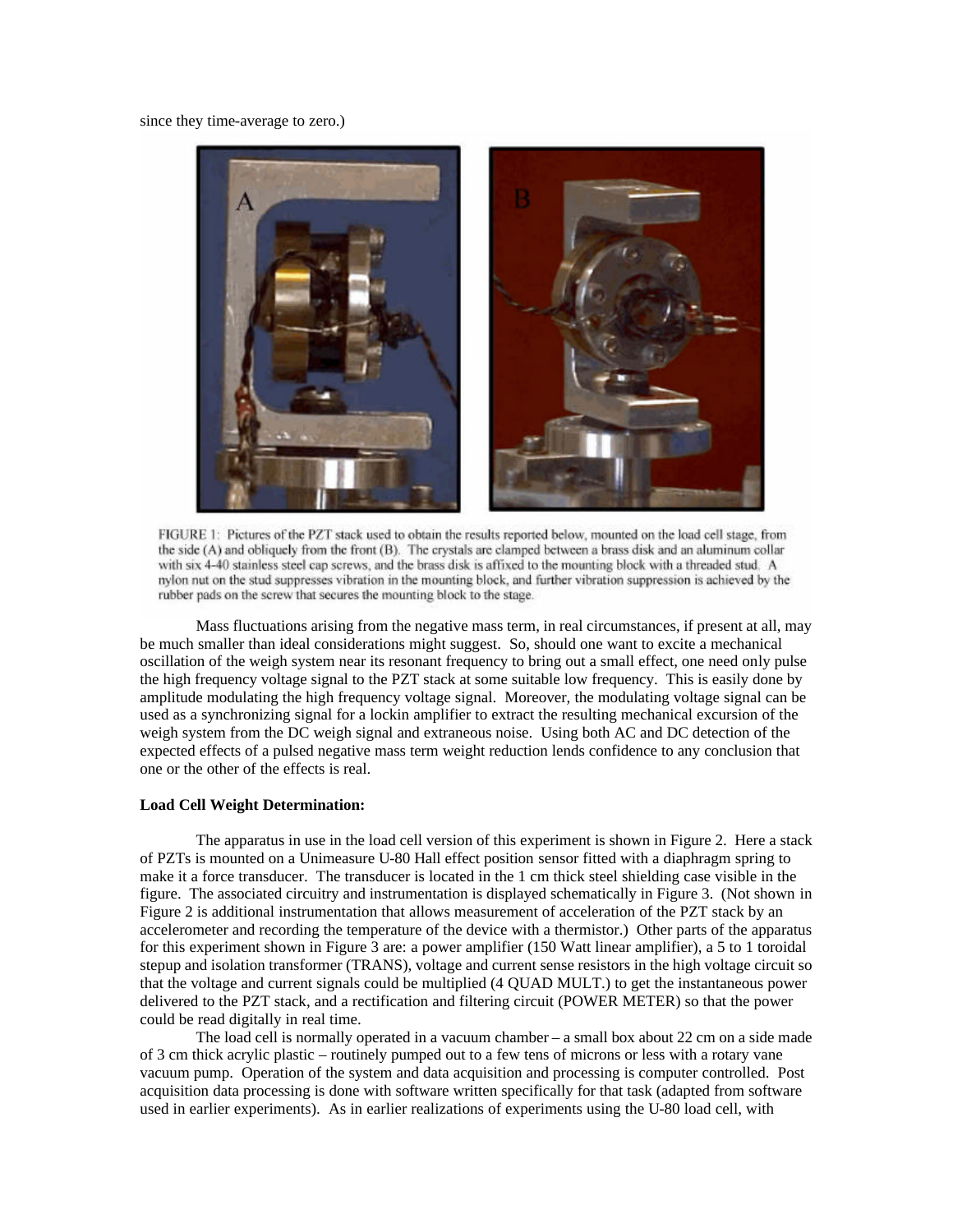

FIGURE 2: The PZT stack mounted on the U-80 load cell.



FIGURE 3: A schematic diagram of the chief components of the load cell system.

sufficient averaging of data, a mass (or weight) shift of a few tenths of a milligram could be resolved – assuming that the static calibration of the load cell with a one gram mass is applicable to signals registered in conditions of small, high frequency vibration. This last assumption is open to question, for the manufacturer of the U-80 stipulates that the sensitivity of the Hall probe changes unpredictably in the presence of vibration with frequencies above 1 kHz. Nonetheless, although one would not want to rely only on the U-80 load cell, it is useful as a check on some other method of mass fluctuation detection.

### **Cantilever Beam Weight Determination:**

All of the supporting apparatus used with the U-80 load cell is also used with the cantilever beam system. Indeed, one merely substitutes the beam assembly, shown in Figure 4, for the load cell. A laser



FIGURE 4: A picture of the cantilever beam weight detection apparatus. The laser used in the optical lever is mounted above the part of the assembly shown here.

beam is directed to a small front surface mirror located near the PZT stack on the beam from above. Its reflection is then directed by another small mirror (near the laser) to a position detector located on a steel cabinet some three meters distant. The position detector (comprised of a gradient density photographic filter and a solar cell with amplification) can resolve beam location changes of 0.01 mm (with sufficient data averaging). Since the addition of a 1 gm mass to the PZT stack produces, typically, a deflection of the laser beam of about 5 mm at the position detector, in principle a mass fluctuation of a few milligrams can be discerned. Several different cantilever beams were tried. Eventually, beams made of 0.08 mm thick stainless steel roughly 12 mm wide were adopted. They are simple, easily fabricated, and quite resilient. To affix the PZT stacks to the end of a beam, an acrylic block

roughly 12 mm square by 2 to 3 cm length was machined to clamp onto the beam. The block was machined with several threaded holes so that the PZT stack could be screwed into the block (with a stud in the brass disk used in the stack to clamp the crystals). This acrylic block was also fitted with a thermistor so that the operating temperature of the stack could be monitored. This is important for two reasons. First,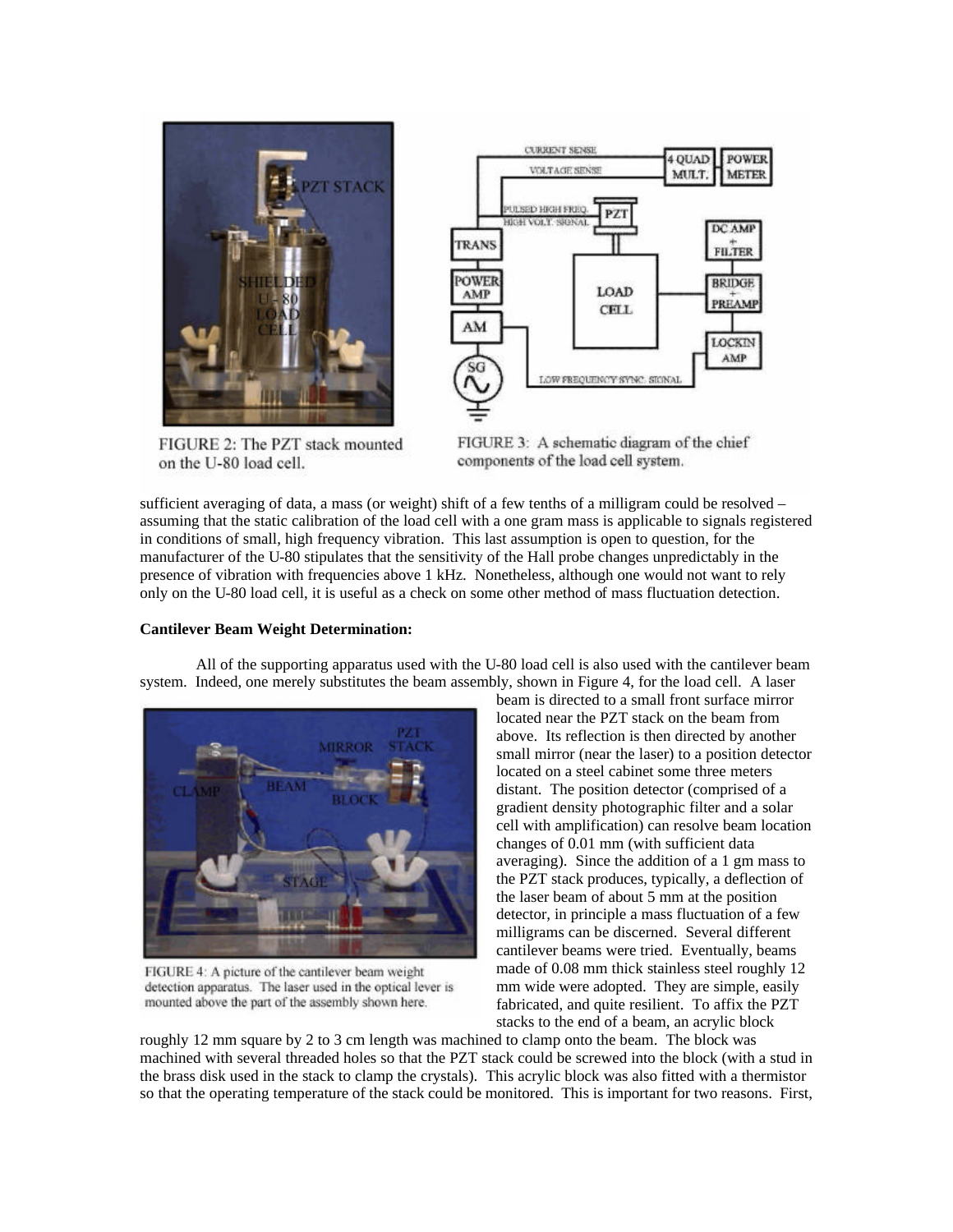if the operating temperature exceeds the Curie point of the crystals, the PZT stack is depoled and ceases to function correctly. Second, because the thermal expansion properties of the different substances in the system are not the same, differential expansion of the parts takes place as they are heated. This causes the mechanical resonance characteristics of the stack to change, possibly altering any effect sought. The temperature sensor permits operation of the system in repeatable thermal conditions.

#### **RESULTS:**

As of this writing – mid-December, 2000 -- preliminary results have been obtained with both the load cell and cantilever beam systems. Neither system, however, has been fully characterized and optimized. And full check protocols, summarized in the next section, have not been applied to any of the results so far obtained. The type of results sought, however, are displayed in Figures 5 through 7 for illustrative purposes. They were obtained using a 20 second data acquisition interval, power to the PZT stack being switched on 5 seconds into the cycle and switched off after 4 seconds. The results in Figures 5 and 6 were obtained with the cantilever beam arrangement shown in Figure 4. In the case of Figure 5, the PZT stack was driven with a sinusoidal signal at a frequency of 88.7 kHz. But the actual signal in the stack



FIGURE 5: Averaged deflection (blue) obtained at 88.7 kHz and an applied power (green) of 34 Watts. Note the prompt deflections when the power is switched.

FIGURE 6: Averaged deflection and power for frequencies in the 61 to 63 kHz range with typical powers of 80 to 120 Watts.

contained several harmonics of the driving signal owing to the non-linear nature of ferroelectric materials. The amplitude of the power in the stack was about 33 Watts. The 4 second power pulse is accompanied by a prompt deflection of 0.1 mm, which corresponds to a stationary weight decrease of roughly 20 milligrams. This result was obtained in a vacuum of 35 microns. The results displayed in Figure 6 were obtained by driving the stack at about 62 kHz with a power level of about 100 Watts in air after several modifications to the beam/block assembly had been made. (The vacuum system was undergoing repairs and upgrades.) The deflection, averaged for frequencies between 61 and 63 kHz, is now 0.3 mm, and the peak individual cycles very close to the resonance reached 0.7 mm, corresponding to a weight decrease approaching a tenth of a gram. But the response is sloppier, and clear evidence of thermal effects is present both during and after the power pulse. Evidently, not all of the modifications were entirely auspicious.

The results displayed in Figure 7, obtained with the load cell under the same operating conditions as those that attend the results in Figure 6, are nearly ideal. (They are the average of 16 individual cycles.) There is essentially no evidence of thermal drift at any time during the cycle notwithstanding that the results were obtained in air. They show a prompt weight decrease of a bit more than a tenth of a gram for an applied power of 75 Watts, that is, almost exactly the same weight shift as that obtained with the cantilever beam system in the same circumstances. The absence of drift is particularly important, for it signals the successful suppression of high frequency vibration by the rubber pads visible in Figures 1 and 2 that isolate the mounting block from the stage/shaft assembly that carries the Hall probe in the U-80. When those pads are removed, results like those in Figure 8 are obtained. They are clearly contaminated by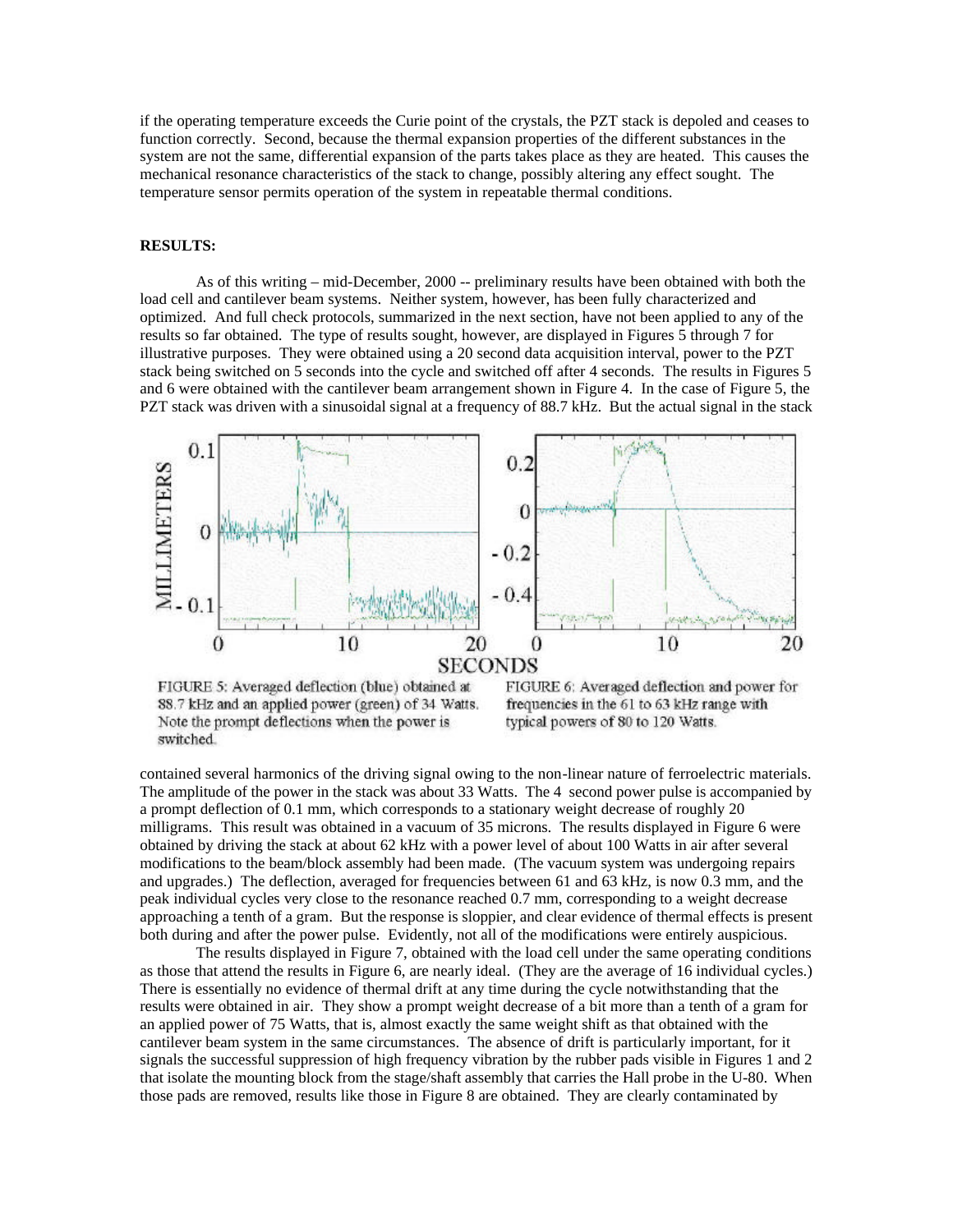pronounced drift, and the recorded signal is somewhat larger, seemingly confirming the manufacturer's claim that the sensitivity of the U-80 is affected by the presence of high frequency vibration.



FIGURE 7: Weight shift registered by the U-80 load cell when a 62.3 kHz signal with 74 Watts is switched on.

FIGURE 8: The weight shift recorded when the vibration isolation pads visible in Figure 1 were removed.

Taken together, Figures 5 through 8 suggest that the sought Machian mass fluctuations expected on the basis of the negative mass term in Equations (1) and (2) may well be present. Moreover, since the mass shifts lie in the range of several hundredths to several tenths of a gram for applied powers of tens of Watts in the tens of kHz frequency range, they approach the level of mass shifts expected on the basis of naïve calculations for ideal circumstances. But let me reiterate, these results are *very preliminary*. They have *not* been subjected to the full range of check protocols, described below, that must be satisfied before any observed effect can seriously be claimed to be truly genuine.

#### **SPURIOUS SIGNALS AND CHECK PROTOCOLS:**

As in any experiment where relatively small effects are sought, experiments designed to detect mass fluctuations are attended by several sources of potential spurious signals. Before any claimed result can command serious attention, these sources of spurious signals must be identified, carefully investigated, and shown convincingly not to be the source of any signals reported. The potential sources of error in both versions of the experiment reported here are, in general, the same, though the details of their actions may differ from one version to the other. I list them here:

- 1. **Sonic wind** PZT stacks, set into rapid vibration, can produce acoustic effects that lead to forces on the stacks that might be mistaken for a mass fluctuation in some circumstances. They are easily dealt with by running the system in a vacuum and by changing the orientation of the components in such a way as to discriminate forces from weight fluctuations.
- 2. **Coronal discharge** The amplitude of the voltages in the PZT stacks are several hundred volts during operation, enough to produce coronal discharge effects, especially when the system is run at a case pressure of more than 50 microns. Careful sealing of all high voltage surfaces must be observed to eliminate these effects; and operation of the system in vacua of less than 50 microns is also preferred.
- 3. **Electromagnetic coupling** This may either take place between the devices and fixed objects in their environment, leading to spurious forces, or, in the case of the load cell, may directly affect the sensor circuit used in the weight determination. In the former case, care must be taken to minimize fields generated by the power circuit, especially the leads to the PZT stacks. And in the latter case, the sensor and its circuitry must be very carefully shielded from stray electromagnetic fields that might contaminate the signals observed. The cantilever beam/optical detection system is, of course, immune to this problem.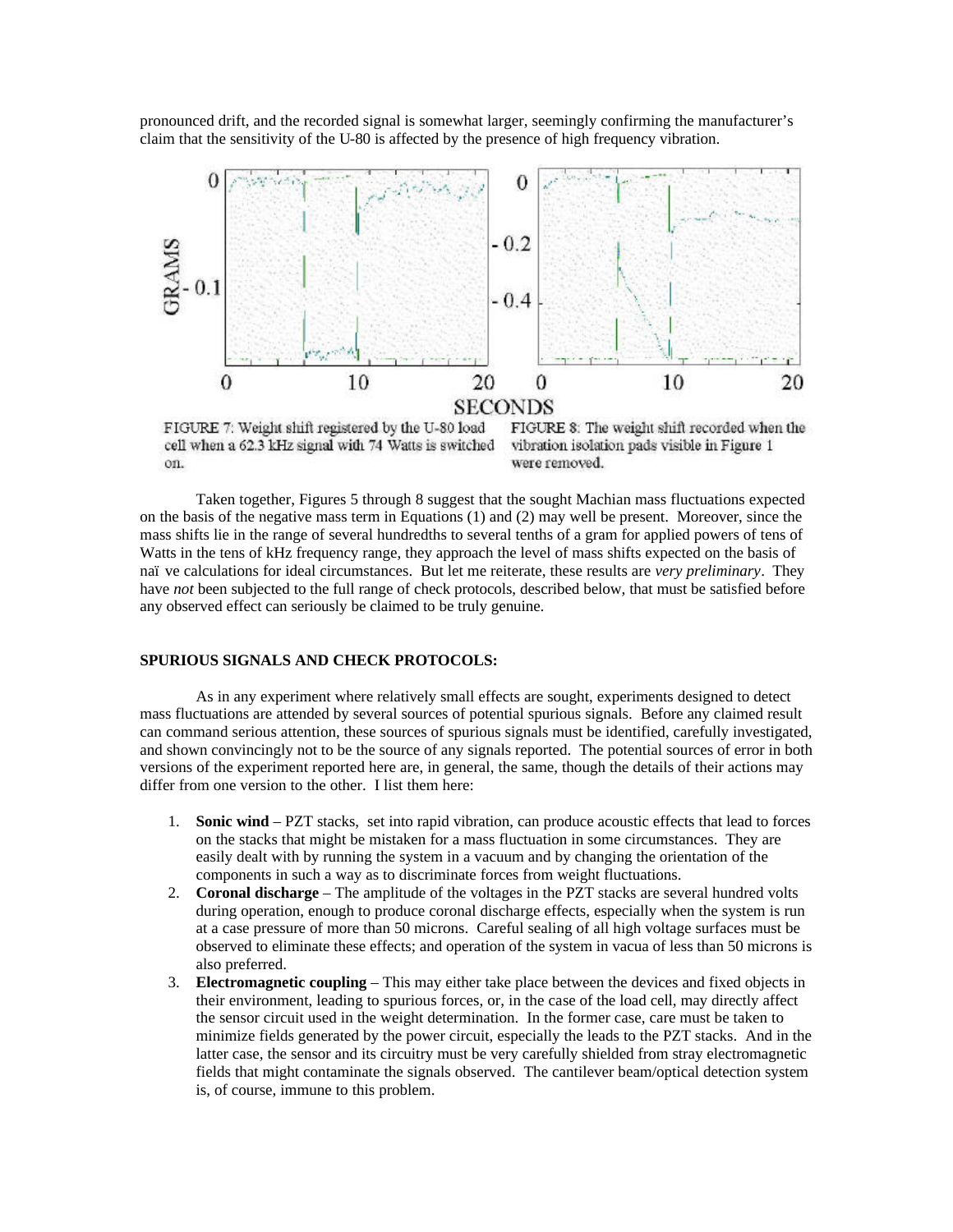- 4. **Mechanical vibration** As already noted, the manufacturer of the U-80 stipulates that the sensitivity of the instrument is susceptible to change in the presence of high frequency vibration. Although it may be unlikely that the U-80 responds to vibrations in the 50 to 100 kHz range, when the system is run in air it is obvious that, at high frequency resonances, power switching transients can excite vibrations of lower frequency (in the high audible range) in the system that might affect the U-80. In the case of the cantilever beam system, high frequency vibration can cause prompt cavitation heating especially of the mounting block and beam, leading to thermal deformation and distension of these parts. While such effects can be discriminated in principle from the effect sought, since they are cumulative as the power is applied and the sought effect is prompt, they can become so large that isolation of any small real effect is seriously complicated.
- 5. **Thermal effects** In addition to the thermal problems that result from mechanical vibrations just mentioned, heating of the PZT stack leads to other difficulties. Run in air, thermal expansion of the stack can produce buoyancy shifts in the measured weight of the stack. Moreover, thermal expansion also changes the center of mass of the stacks (and other heated parts), producing apparent weight shifts with the cantilever beam because the torque around the clamp point of the beam changes as the beam/block/stack lengthens. All of these thermal effects display cumulative behavior as heat is evolved during the application of power to the stacks, rather than the prompt weight shift expected with a mass fluctuation when the power is switched on. Nonetheless, together with mechanical vibrations, they are the chief source of spurious signals in these experiments.

Testing for spurious effects can be as simple as applying a little heat to a component with a hair dryer to gauge its effect, or as complicated as major redesign and reconstruction of significant components of the systems. These sorts of tests are a natural part of the evolution of any system of research apparatus. For these experiments, after the systems have evolved to the point of serious, extensive, systematic data acquisition, several standard check protocols can be invoked to insure that any signals seen arise from the effect sought. They are:

- 1. **Operation in air and in vacuum** Changing the ambient surroundings allows one to identify sonic wind, corona, and some thermal effects, should they be present. The presence, or absence, of coronal discharges can also be detected by observing the devices with a "night vision" image intensifier while operating the system in total darkness.
- 2. **Proximity of materials** In the same vein as 1, by placing slabs of metals and insulators in proximity to the apparatus as it is operated, electromagnetic, and in the case of air operation acoustic, coupling to local objects can be detected.
- 3. **Dummy loads** Electromagnetic coupling to local objects can further be explored by replacing the PZT stacks with circuit elements that mimic the electromagnetic behavior of the stacks without driving the electromechanical effects that generate the negative mass effect.
- 4. **Static fields** Electromagnetic coupling can be further explored by applying static electric and magnetic fields to the systems to gauge their effects.
- 5. **Variation of physical parameters** In addition to tests 1, 2, 3, and 4, the design of the weigh systems and PZT stacks can be varied. Should any effect be found to occur only in one special set of circumstances, at the very least, a compelling explanation for its absence in other circumstances would have to be adduced.
- 6. **PZT stack orientation** a particularly important test is varying the physical orientation of the PZT stack on its mounting block. If any effect seen is actually a simple response to vibration, the effect seen should change significantly when the orientation of the stack is altered
- 7. **Multiple weigh systems** if an effect is recovered with two (or more) fundamentally different force transducers, one can be reasonably sure that the effect is not some spurious quirk of a particular type of transducer.

Other tests may come to light as this work progresses. Any reasonable (and affordable) test will be done.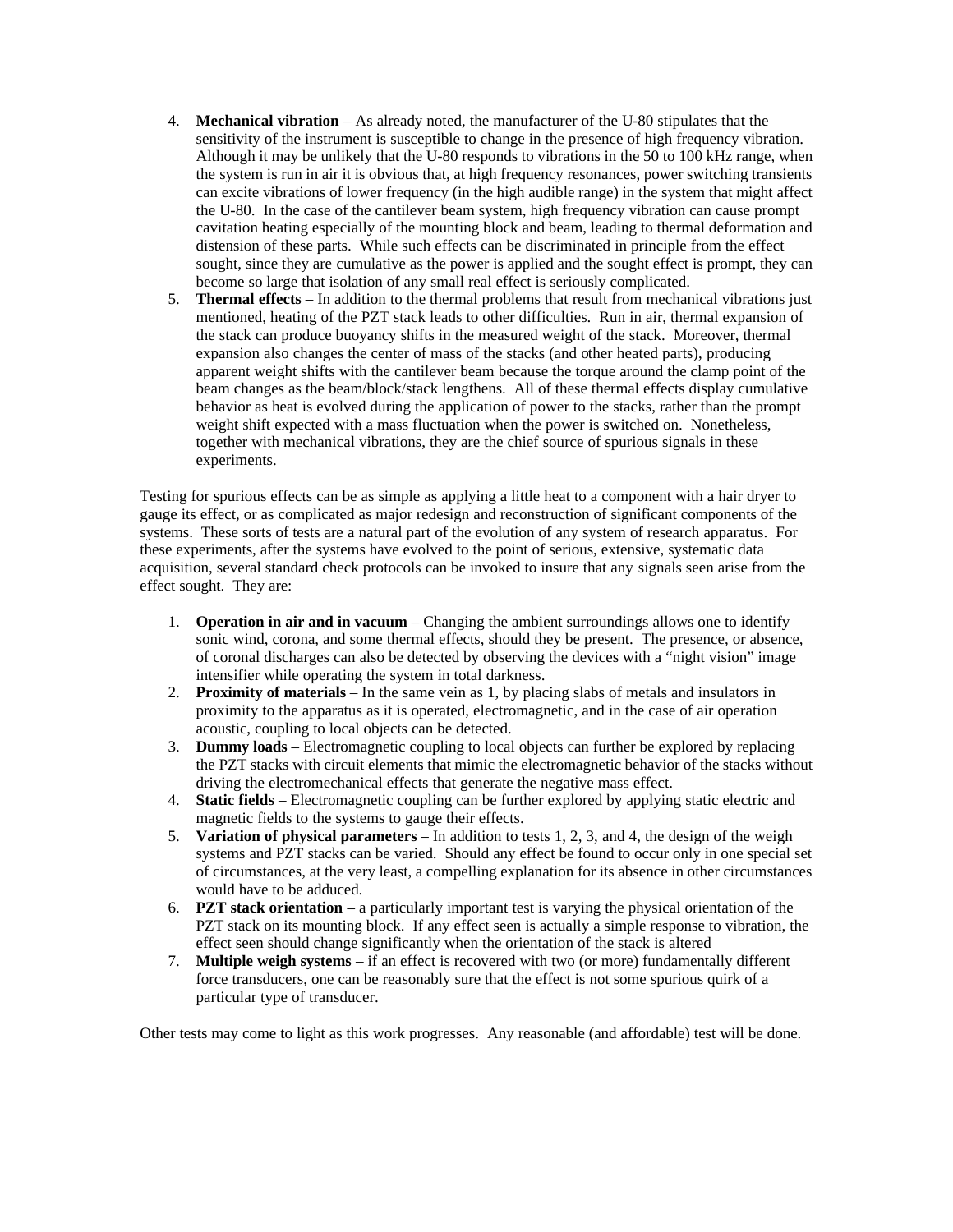## **CONCLUSION:**

Where, beyond further straight-forward confirmation and exploration of the effects reported here, does one go from here? Well, from the point of view of rapid spacetime transport two issues seem to be the most important. First, can the effects reported here be scaled to useful levels? A mass fluctuation of a tenth of a gram or so is only of laboratory interest. It is worth noting that the negative mass term effect, everything else held constant, scales with the square of the frequency and with the square of the power. So, in principle, very large mass fluctuation effects should be producible with only modest power levels. I hasten to add that there are subtleties to the production of this effect that are not yet fully explored. For example, generation of the effect seems to depend quite critically on the production of higher harmonics in the PZT stacks, for sinking a lot of power into a stack at a mechanical resonance of the stack is not, itself, sufficient to yield an effect. The details of the processes that lead to large mass fluctuations need to be studied and *understood* in some detail before serious engineering is undertaken.

Second, from the point of view of propellantless propulsion, the creation of impulse engines requires that objects with induced mass fluctuations be acted upon by another periodic force to extract a stationary force. In the torsion pendulum experiments that preceded those sketched here, Mahood and I were only able to produce minuscule forces many orders of magnitude smaller than those expected on the basis of naïve calculations. Likely this can in part be attributed to subtleties involving the yet to be explored details of the production of mass fluctuations in real non-linear systems. These details will have to be sorted out before the dream of propellantless propulsion can be fully realized. In this regard I note that it may be worth exploring systems other than simple stacks of PZT crystals driven with complex voltage waveforms (like those already investigated by Mahood and me). For instance, one might expect to see impulse engine effects in the systems used by Corum, *et al.* (1999) where a sinusoidal voltage is applied to a circuit with an inductor and capacitor in series. The inductor is arranged so that the periodic magnetic field it generates permeates the dielectric between the plates of the capacitor, orthogonal to the electric field therein. Taken as a strictly electromagnetic system, the conservation principles mentioned at the outset require that any forces produced in the dielectric be balanced by equal and opposite forces elsewhere in the circuit. So there is no reason to expect to see propulsive forces in this type of system.

But note that if Machian mass fluctuations actually occur, then the acceleration of the charge carriers that comprise the displacement current in the dielectric in the capacitor, driven by the periodic electric field, will induce a mass fluctuation at the power frequency of the voltage frequency – that is, at twice the frequency of the applied voltage signal. Now consider the action of the magnetic field. The motion of the displacement current charge carriers will interact with the period magnetic field to yield a force on the charge carriers via the magnetic part of the Lorentz force:  $(q/c)(v \times B)$ . Since the velocity of the charge carriers,  $v$ , and the magnetic field,  $\bm{B}$ , are both periodic with a frequency equal to the applied voltage frequency, their cross product will yield a force with twice this frequency -- that is, the frequency of the mass fluctuation putatively being driven by the action of the electric field in the dielectric. Should the relative phase of the mass fluctuation and the magnetic part of the Lorentz force be auspicious, a stationary force should result. But such a force, if present, is a result of the mass fluctuation that arises from the inertial coupling of the constituents of the dielectric to the rest of the universe. It is not due to a local violation of the conservation of momentum in a purely electrodynamical system. It is worth remarking that a stationary force in a system of this sort may be expected even if the "substance" between the plates of the capacitor is the vacuum. If the charged particle pair production in the vacuum of quantum lore actually takes place, the pairs should experience the same effects as material dielectric media. So exploration of this sort of arrangement of circuit elements has scientific value (as a test of the "polarizable vacuum" conjecture), as well as potential technological implications.

Finally, I note that the 0.1 gm mass shift that seems to have taken place in the PZT stack approaches a percent of the total mass of the PZT material, and this with an applied power on the order of 75 Watts. If this effect is real, and should no physical mechanism operate that enjoins true negative total mass states, then it seems that we may be able to actually generate, however fleetingly, truly exotic matter. Should this prove possible, the most extreme sorts of rapid spacetime transport may be feasible. Experiments designed to probe these possibilities, however, should be undertaken with some care.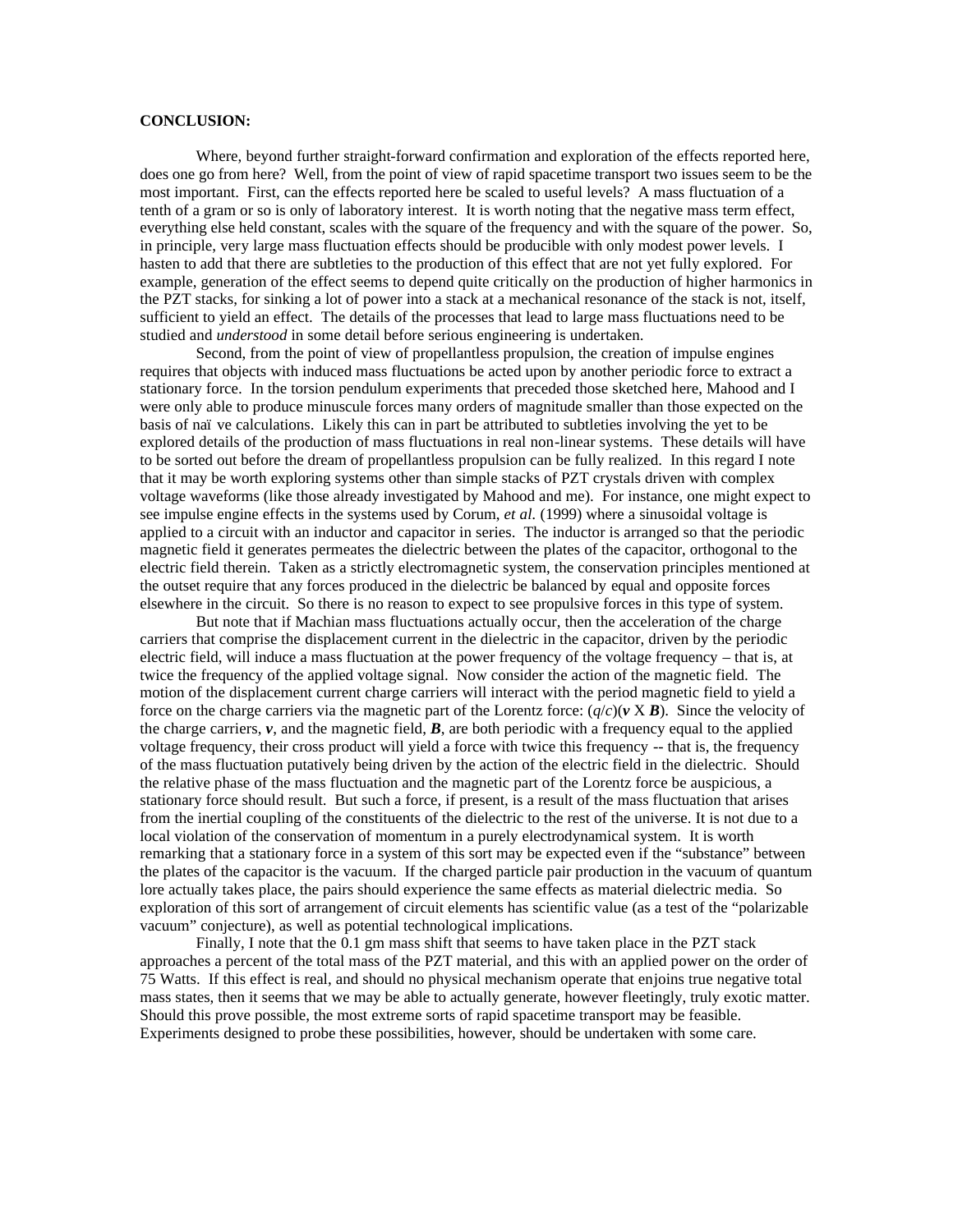## **ACKNOWLEDGEMENT:**

The work now in progress in my laboratory has profited significantly from important contributions of others. Presently, Kirk Goodall is working with me on these experiments at CSUF. He has made several key components of the systems in use, and is gearing up to carry through with me the work sketched in the check protocols section above. Continuing advice and comment from Paul March (of Lockheed-Martin) and my former graduate student Thomas Mahood has been invaluable. They both are in the process of building systems to carry out research on this effect (since the systems are both fairly simple and cheap). And several parts of the apparatus now in use have been adapted from apparatus built by Mahood for his masters project. Others have contributed in different veins. Probing questions and comments from John Cramer, Michael Dornheim, Edward Harris, and Graham O'Neil, among others, have made me think carefully about several important aspects of Machian mass fluctuations and their application to rapid spacetime transport. And the careful critiques of my colleagues at CSUF, especially Ronald Crowley and Stephen Goode (both of whom also served on Mahood's thesis committee), have been essential. Indeed, those critiques are largely responsible for the appreciation of the significance of the negative mass term in Equations (1) and (2) that underlies the work reported here.

# **REFERENCES:**

Corum, J.F., Dering, J.P., Pesavento, P., and Donne, A. (1999), "EM Stress-Tensor Space Drive," *Space Technology and Applications International Forum-1999* (ed. M.S. El-Genk, AIP Press, 1999), pp. 1027- 1032.

Mahood, T.L. (1999), "A Torsion Pendulum Investigation of Transient Machian Effects," California State University, Fullerton masters thesis, available at http://www.serve.com/mahood/thesis.pdf.

Puthoff, H. E. (1999), "Polarizable-Vacuum representation of general relativity," available at http://xxx.lanl.gov/abs/gr-qc/9909037.

Sciama, D. (1953), "On the Origin of Inertia," *Monthly Notices of the Royal Astronomical Society* **113**, 34 – 42.

\_\_\_\_\_\_\_\_\_ (1964), "The Physical Structure of General Relativity," *Reviews of Modern Physics* **36**, 463 – 469.

Woodward, J.F. (1990), "A New Experimental Approach to Mach's Principle and Relativistic Gravitation," *Foundations of Physics Letters* **3**, 497 – 506.

\_\_\_\_\_\_\_\_\_\_\_\_\_ (1991), "Measurements of a Machian Transient Mass Fluctuation," *Foundations of Physics Letters* **4**, 407 – 423.

\_\_\_\_\_\_\_\_\_\_\_\_\_ (1992), "A Stationary Apparent Weight Shift from a Transient Machian Mass Fluctuation," *Foundations of Physics Letters* **5**, 425 – 442.

\_\_\_\_\_\_\_\_\_\_\_\_\_ (1995), "Making the Universe Safe for Historians: Time Travel and the Laws of Physcis," *Foundations of Physics Letters* **8**, 1 – 39.

\_\_\_\_\_\_\_\_\_\_\_\_\_ (1996), "A Laboratory Test of Mach's Principle and Strong-Field Relativistic Gravity," *Foundations of Physics Letters* **9**, 247 – 293.

\_\_\_\_\_\_\_\_\_\_\_\_\_ (2000), "Mass Fluctuations, Stationary Forces, and Propellantless Propulsion," *Space Technology and Applications International Forum 2000* (American Institute of Physics/Springer Verlag, New York, 2000), pp. 1018 – 1025.

(2001), "Gravity, Inertia, and Quantum Vacuum Zero Point Fields," *Foundations of Physics*, forthcoming in the April issue.